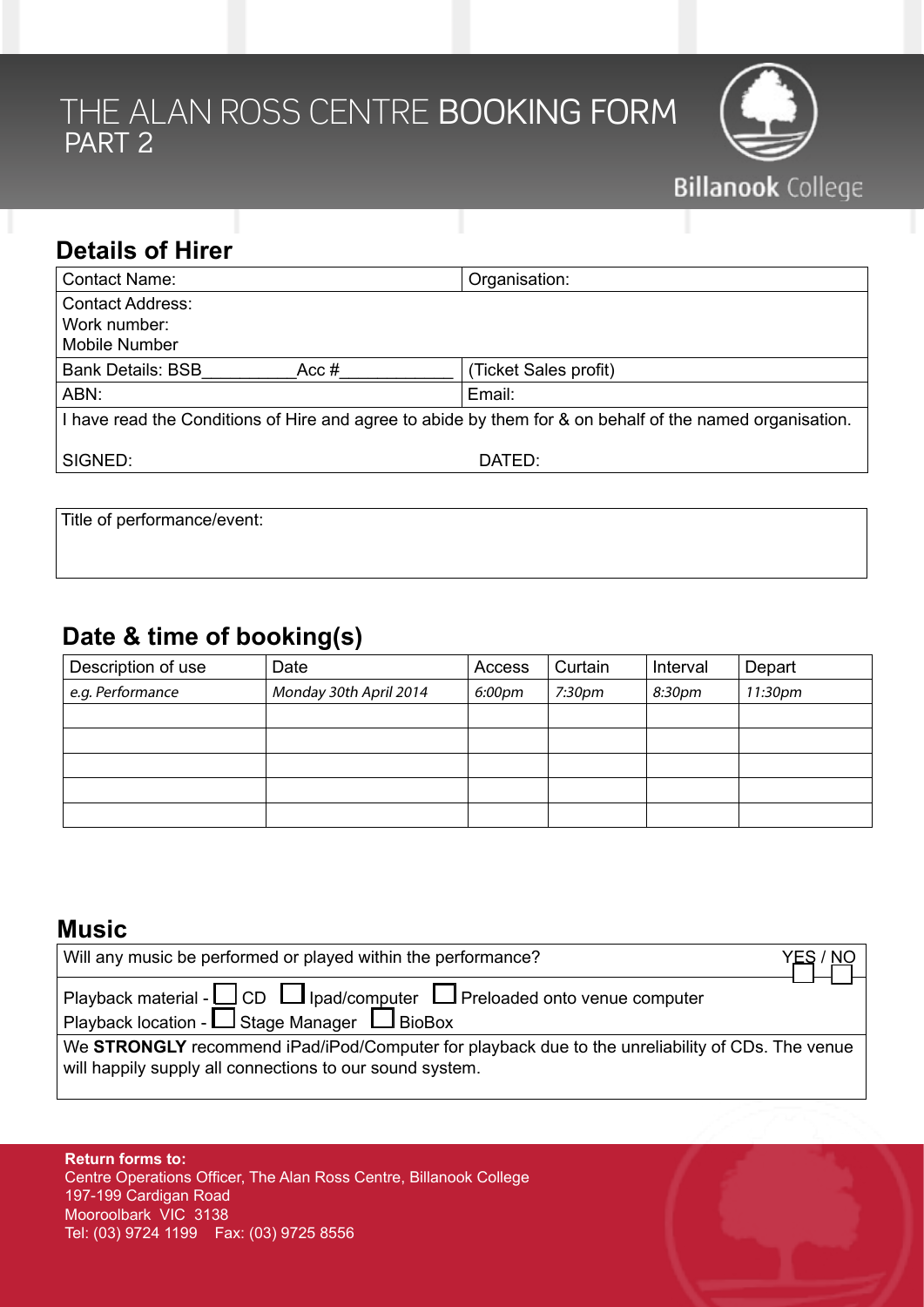# the Alan Ross Centre Booking Form PART<sub>2</sub>



## **Technical Details**

| Will you be using stage lighting or sound equipment other than that supplied within the hire? | YES / NO            |
|-----------------------------------------------------------------------------------------------|---------------------|
| (All equipment must be TAG-tested and approved by our technical staff.)                       | $\square$ $\square$ |

If YES, please supply details, including those of the Hire Company.

Name:

Company:

Contact:

Equipment being supplied:

In order to comply with Health and Safety legislation, you must inform us in advance of any special effects you will be using (ie. **strobe lighting, smoke, Hazers, confetti and pyrotechnics**). Please give details below and the Centre Operations Officer will discuss these with you in more detail.

**Naked flames** are not be permitted under any circumstances.

**Confetti cannons/streamers** - Additional cleaning charges will apply Any smoke alarms set off by clients smoke effects where the venue was not informed and alarms not isolated, will incur the cost of the call out fee from the MBF/CFA

#### **Staff** *(One box per line* **must** *be ticked)*

Please indicate your staffing levels for your event. If you are supplying operators, please include their details. The Venue Supervisor can carry out one component of your request.

|                | Client | Theatre | n/a | Name | <b>Contact Number</b> |
|----------------|--------|---------|-----|------|-----------------------|
| Audio          |        |         |     |      |                       |
| Lighting       |        |         |     |      |                       |
| Vision         |        |         |     |      |                       |
| Stage Manager  |        |         |     |      |                       |
| Follow Spot(s) |        |         |     |      |                       |
|                |        |         |     |      |                       |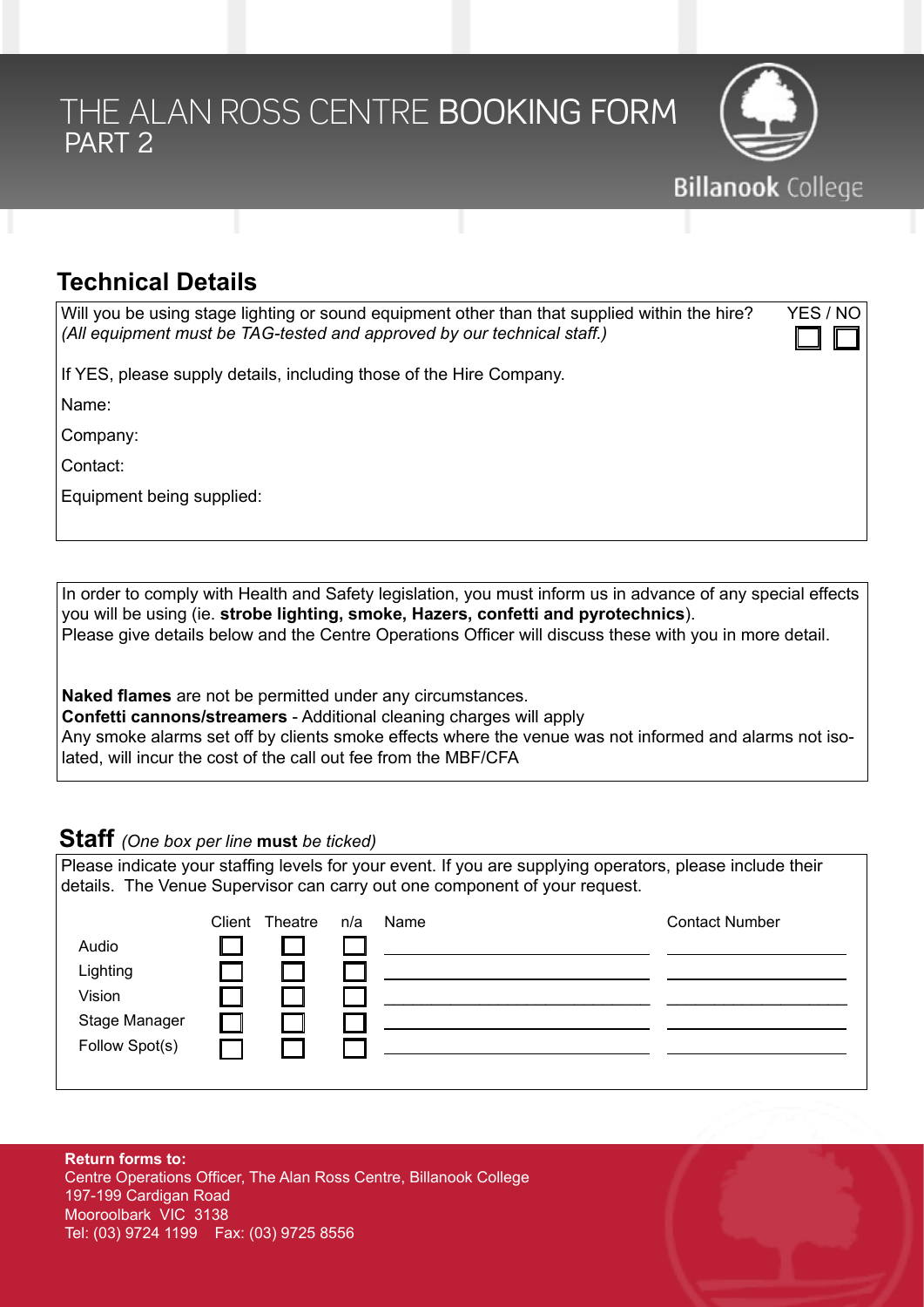

## **Tickets**

Try Booking is used for all ticketed events at the Alan Ross Centre. This enables us to set up your event for you and for your audience to book online (and at the door). Please contact the Centre Operations Officer for more details. The cost to you is \$1 per ticket with no set-up fee.

| <b>Price Band</b>                                                         | <b>Adult</b> | <b>Consession</b><br>(student/Pension)                                                            | Family (2 adults 2 children) |  |  |
|---------------------------------------------------------------------------|--------------|---------------------------------------------------------------------------------------------------|------------------------------|--|--|
| Example                                                                   | \$25         | \$18                                                                                              | \$65                         |  |  |
|                                                                           |              |                                                                                                   |                              |  |  |
|                                                                           |              |                                                                                                   |                              |  |  |
|                                                                           |              |                                                                                                   |                              |  |  |
| Date for tickets to go on sale?                                           |              | Time<br>$\mathcal{L}$                                                                             | <b>AM/PM</b>                 |  |  |
| Title of Show:                                                            |              |                                                                                                   |                              |  |  |
|                                                                           |              |                                                                                                   |                              |  |  |
| Show Description:                                                         |              |                                                                                                   |                              |  |  |
|                                                                           |              |                                                                                                   |                              |  |  |
|                                                                           |              |                                                                                                   |                              |  |  |
|                                                                           |              |                                                                                                   |                              |  |  |
|                                                                           |              |                                                                                                   |                              |  |  |
|                                                                           |              |                                                                                                   |                              |  |  |
|                                                                           |              |                                                                                                   |                              |  |  |
| Would you like to reserve tickets for VIP?                                |              |                                                                                                   |                              |  |  |
| (please view venue map and supply aisle and seat numbers per performance) |              |                                                                                                   |                              |  |  |
|                                                                           |              |                                                                                                   |                              |  |  |
| Would you like to reserve seats at the back for Videographer              |              |                                                                                                   |                              |  |  |
| (please view venue map and supply aisle and seat numbers per performance) |              |                                                                                                   |                              |  |  |
|                                                                           |              |                                                                                                   |                              |  |  |
|                                                                           |              |                                                                                                   |                              |  |  |
|                                                                           |              | A logo or image is recommended to go on ticket sales information online (JPG) no larger than 30Kb |                              |  |  |
| Email to the Centre Operations Officer.                                   |              |                                                                                                   |                              |  |  |
|                                                                           |              |                                                                                                   |                              |  |  |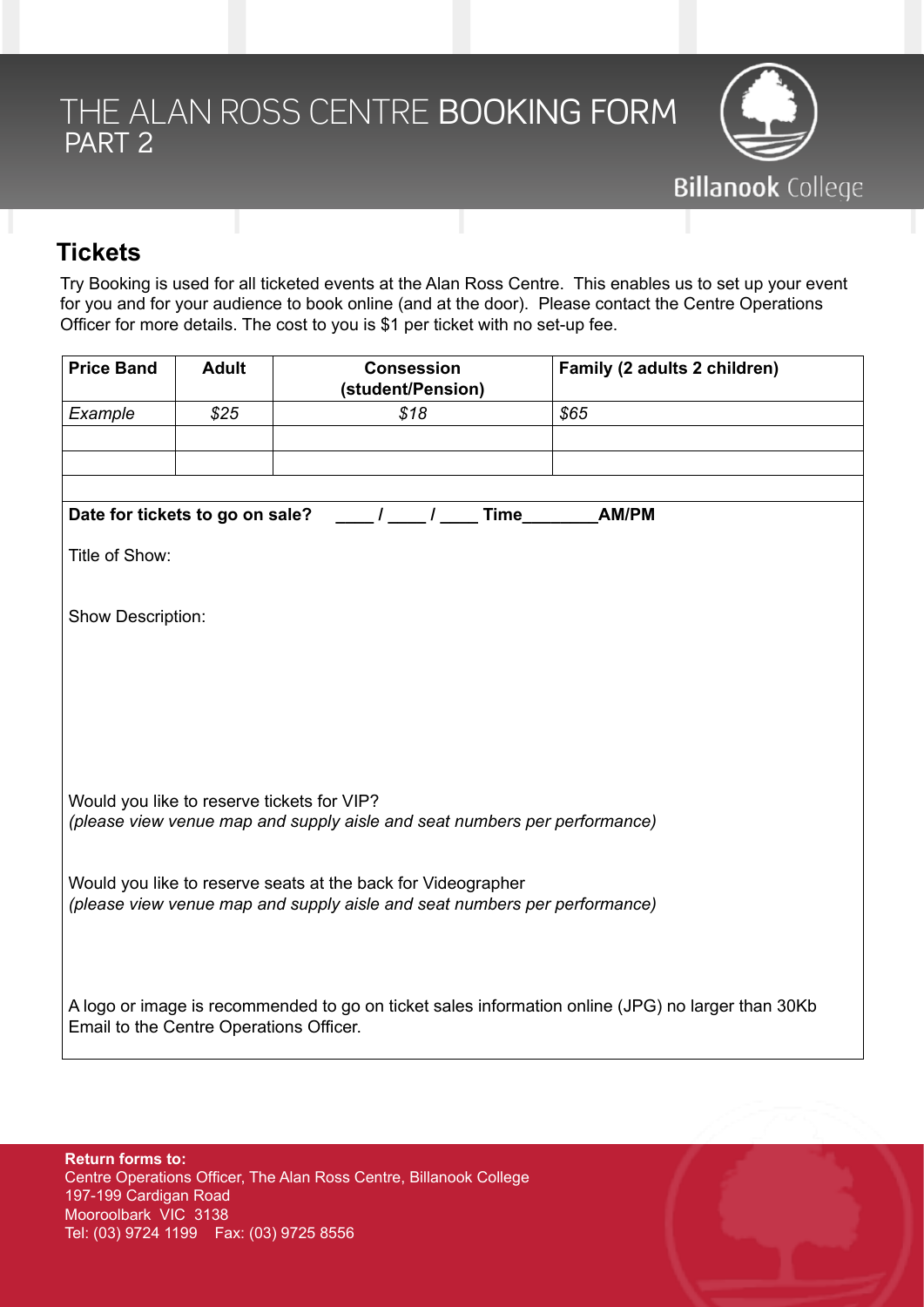# THE ALAN ROSS CENTRE BOOKING FORM PART<sub>2</sub>



### **Insurance**

**A photocopy of the policy must be provided with this agreement.**

#### **PLEASE SEE THE ATTACHED HIRE AGREEMENT**

**This agreement to hire is subject to the attached conditions of hire. I confirm that I have read the Alan Ross Centre Hire Agreement and agree to abide by them.**

| NAME:                                             |        |
|---------------------------------------------------|--------|
| ORGANISATION:                                     |        |
| POSITION:                                         |        |
| SIGNED:                                           | DATED: |
| For and on behalf of the above named organistion. |        |

#### **BILLANOOK COLLEGE RESERVES THE RIGHT TO REFUSE ANY BOOKINGS WHICH THEY MAY CONSIDER UNSUITABLE FOR THE VENUE OR SCHOOL.**

**Please note:** It is the Hirer's obligation to market the show and, although the Centre will help if at all possible, no responsibility will be taken for marketing activities at the Centre.